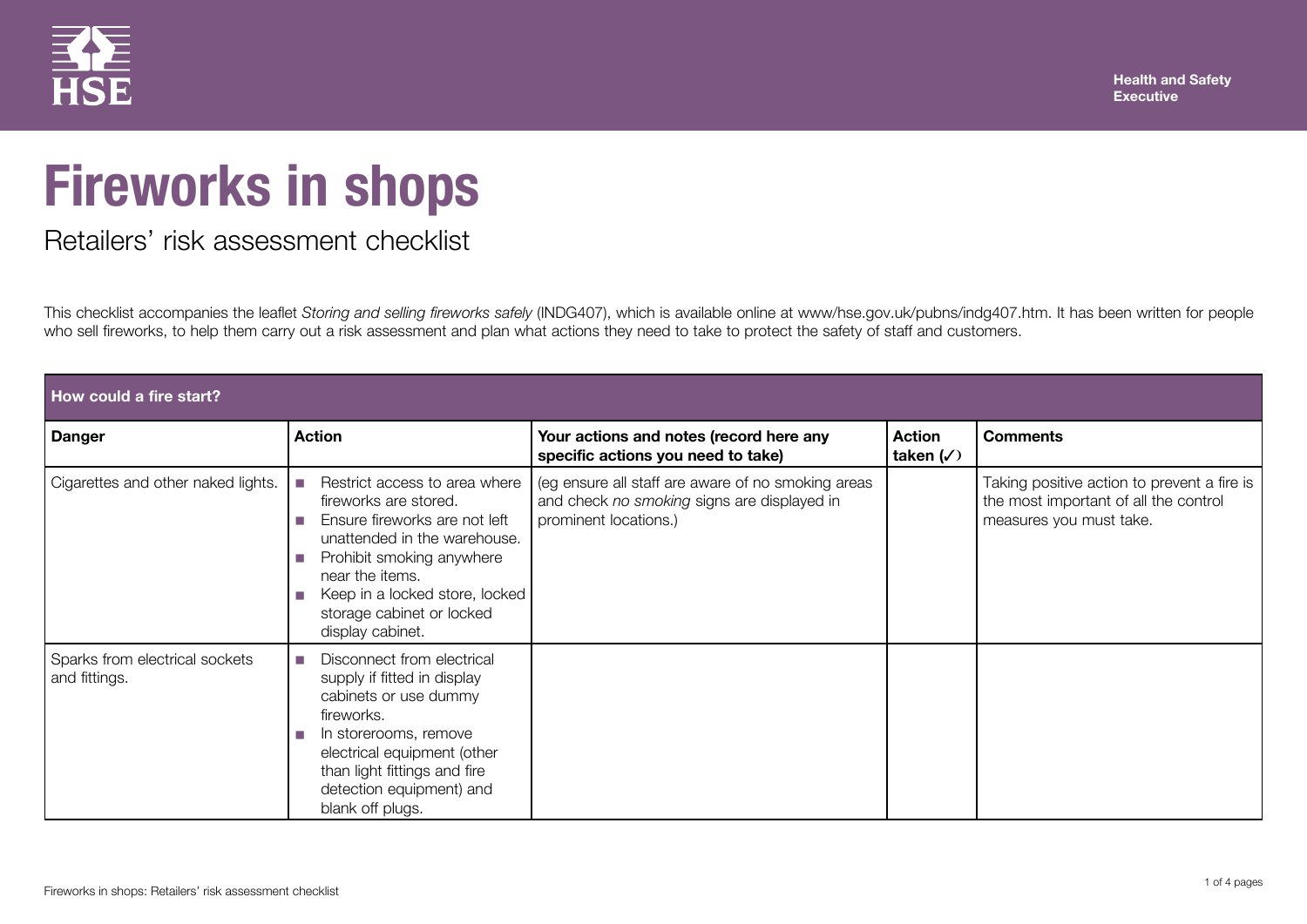| How could a fire start?                                                                          |                                                                                                                                                                                                                                                                                                                   |                                                                               |                                      |                                                                                                                                                             |
|--------------------------------------------------------------------------------------------------|-------------------------------------------------------------------------------------------------------------------------------------------------------------------------------------------------------------------------------------------------------------------------------------------------------------------|-------------------------------------------------------------------------------|--------------------------------------|-------------------------------------------------------------------------------------------------------------------------------------------------------------|
| <b>Danger</b>                                                                                    | <b>Action</b>                                                                                                                                                                                                                                                                                                     | Your actions and notes (record here any<br>specific actions you need to take) | <b>Action</b><br>taken $(\sqrt{ } )$ | <b>Comments</b>                                                                                                                                             |
| Heat causing boxes to catch fire.                                                                | Remove space heaters or<br>T.<br>position them well away from<br>the fireworks.<br>In storerooms, leave a clear<br>space between the light<br>fitting(s) and the fireworks.                                                                                                                                       |                                                                               |                                      |                                                                                                                                                             |
| Fire involving other goods spreads<br>to the fireworks.                                          | Keep in a dedicated<br>×<br>storeroom if possible,<br>otherwise in a fire-resistant<br>store cupboard or cabinet or<br>container.<br>Keep well away from<br>П<br>flammable or combustible<br>articles.                                                                                                            |                                                                               |                                      | Flammable substances include white<br>spirit and solvent-based paints.<br>Combustible articles include clothing,<br>cardboard, paper and wood (eg pallets). |
| Arson or criminal action.                                                                        | Keep in a secure goods yard.<br>H<br>Keep under supervision.<br>П<br>Review location of the store<br>П<br>and security arrangements.                                                                                                                                                                              |                                                                               |                                      | A fire might be started deliberately or by<br>thieves using cutting equipment to gain<br>access to the store.                                               |
| How could a fire spread and get worse?                                                           |                                                                                                                                                                                                                                                                                                                   |                                                                               |                                      |                                                                                                                                                             |
| Heat from burning fireworks<br>causes nearby flammable or<br>combustible articles to catch fire. | Remove the flammable/<br>T.<br>combustible articles if<br>possible.<br>Locate fireworks well away<br>from flammable substances to<br>reduce risk of fire spreading.<br>If fireworks are stored in a<br>container outside the building,<br>ensure it is located well<br>away from parked vehicles,<br>pallets etc. |                                                                               |                                      |                                                                                                                                                             |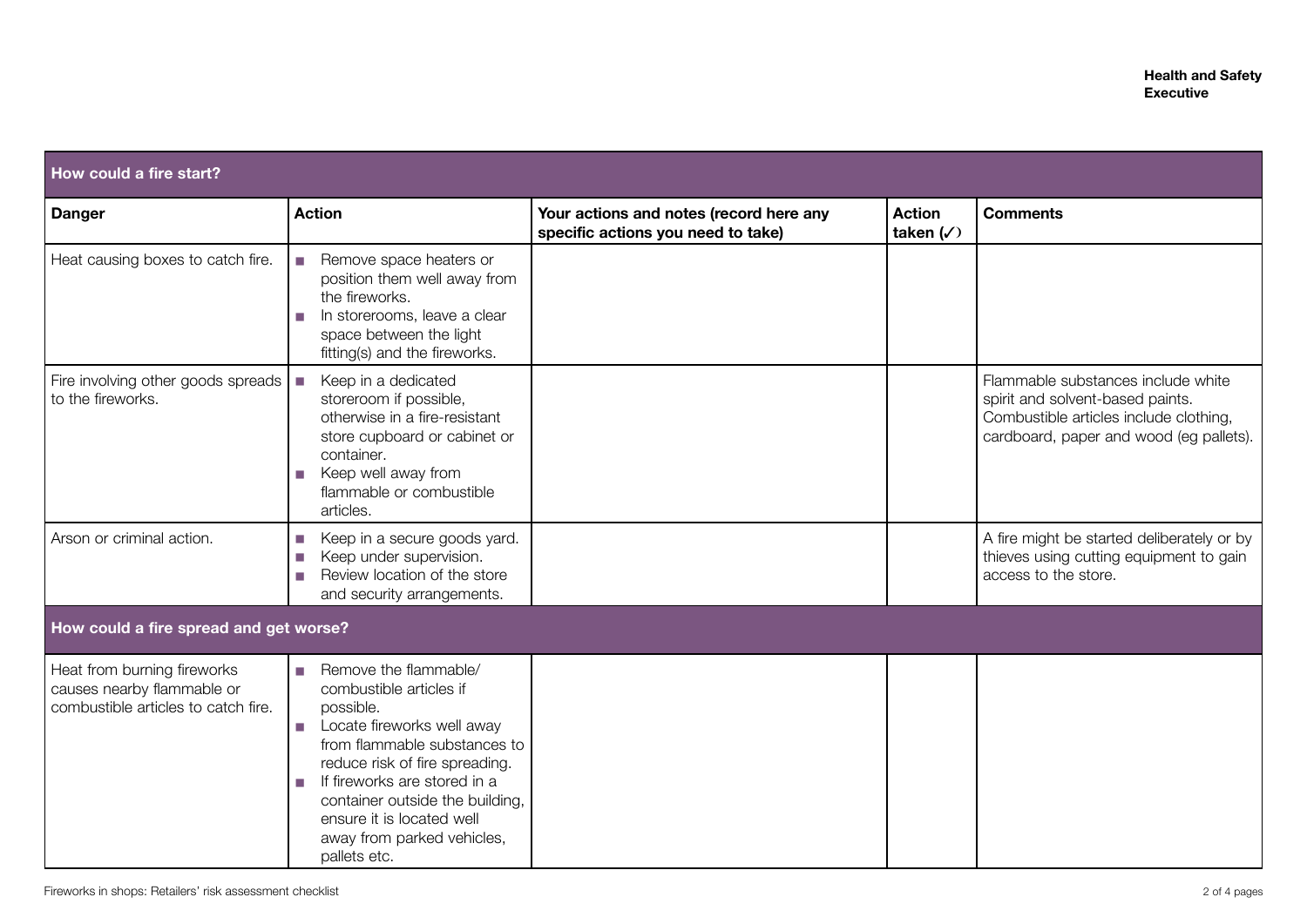| How could a fire spread and get worse?                                                  |                                                                                                                                                                                                                                                                                                                                                                                                                                                                                                                                                                                                                                                                                                                                                                                          |                                                                               |                                      |                                                                                              |  |
|-----------------------------------------------------------------------------------------|------------------------------------------------------------------------------------------------------------------------------------------------------------------------------------------------------------------------------------------------------------------------------------------------------------------------------------------------------------------------------------------------------------------------------------------------------------------------------------------------------------------------------------------------------------------------------------------------------------------------------------------------------------------------------------------------------------------------------------------------------------------------------------------|-------------------------------------------------------------------------------|--------------------------------------|----------------------------------------------------------------------------------------------|--|
| <b>Danger</b>                                                                           | <b>Action</b>                                                                                                                                                                                                                                                                                                                                                                                                                                                                                                                                                                                                                                                                                                                                                                            | Your actions and notes (record here any<br>specific actions you need to take) | <b>Action</b><br>taken $(\sqrt{ } )$ | <b>Comments</b>                                                                              |  |
| Burning fireworks or fragments<br>are thrown into flammable or<br>combustible articles. | Keep the fireworks in their<br>n.<br>transport boxes.<br>Close transport boxes after<br>П<br>use.<br>Keep fireworks in a separate<br>П<br>storeroom. If this is not<br>possible, keep in fire-resistant<br>cupboards or cabinets.<br>If fireworks are stocked in a<br>П<br>warehouse, ensure there is a<br>barrier between fireworks and<br>flammable items (eg a wall, or<br>a wire screen) or enclose items<br>in a wire cage or keep them in<br>an ISO transport container or<br>other suitable construction that<br>will contain the fragment throw.<br>Control the amount of<br>П<br>fireworks in the shop area.<br>Ensure the premises are<br>П<br>suitable for the quantity of<br>fireworks (and keep the stocks<br>of fireworks within the limits<br>permitted by your licence). |                                                                               |                                      | Anyone storing large quantities of<br>flammable substances should seek<br>specialist advice. |  |
| Fireworks are contaminated by<br>other chemicals or by water and<br>become unstable.    | Keep away from caustic<br>H<br>substances such as drain<br>cleaners, paint strippers and<br>wood preservatives.<br>Keep away from fertilisers and<br>products containing peroxides<br>(eg fibreglass hardeners).<br>Keep in a dry place.<br>H                                                                                                                                                                                                                                                                                                                                                                                                                                                                                                                                            |                                                                               |                                      |                                                                                              |  |